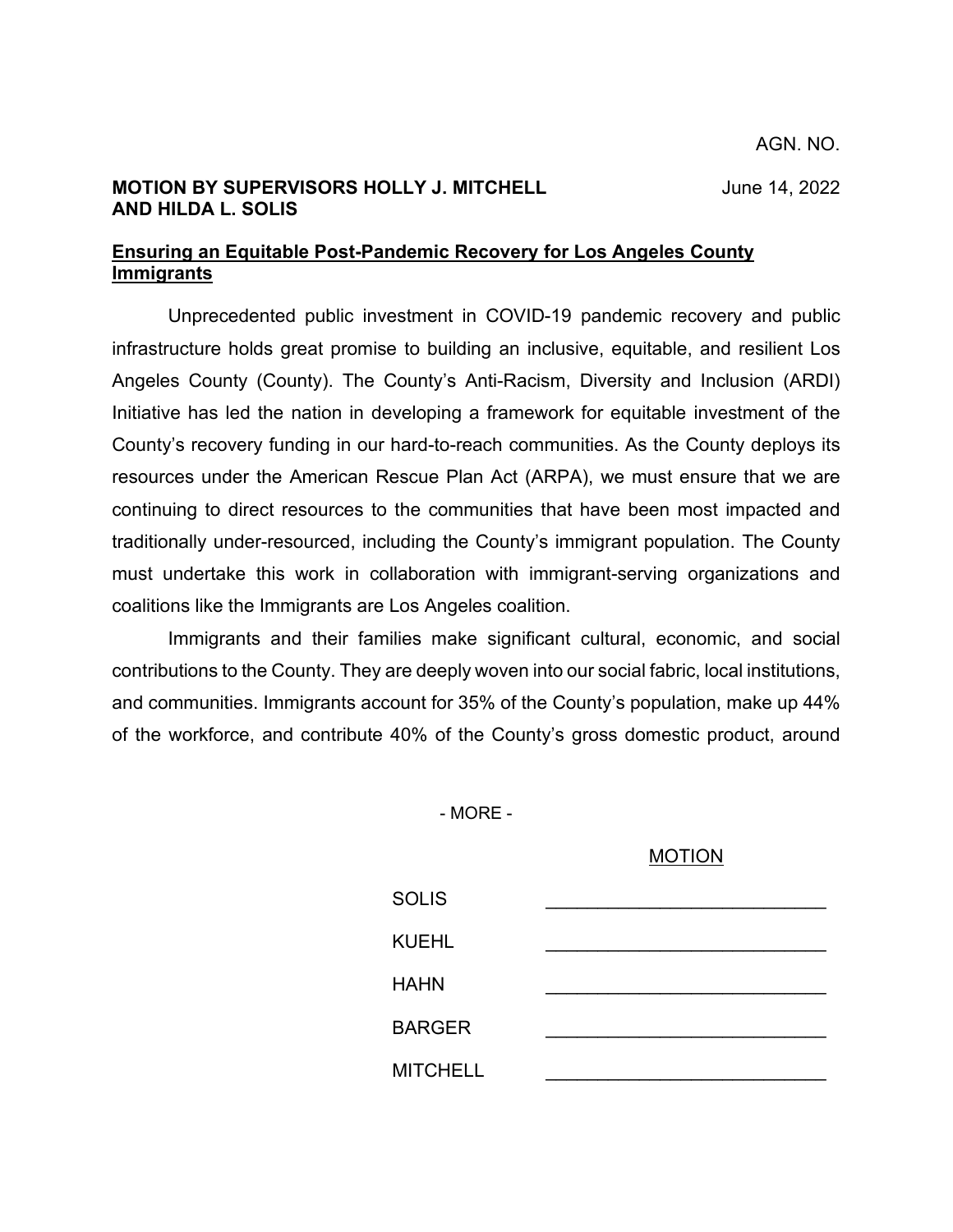\$306.1 billion. Most of the County's immigrants, nearly 70%, have lived in the United States for more than a decade.

A 2021 study by the New American Economy showed that 60% of immigrant Angelenos are employed in essential, front-line work.<sup>[1](#page-1-0)</sup> Yet, immigrants experience high levels of economic insecurity and have been disproportionately impacted by the ongoing COVID-19 pandemic.[2](#page-1-1) Over 40% of immigrants in the County live below 200% of the Federal Poverty Level, including 62.1% of undocumented immigrants.[3](#page-1-2) Over the last two years, immigrants have experienced high rates of job loss,<sup>[4](#page-1-3)</sup> high levels of exposure to illness and injury, housing insecurity, and food insecurity.[5](#page-1-4)

While social services and cash assistance programs provide a critical safety net to County residents during times of job loss and economic crisis, access to vital safety net programs such as Unemployment Insurance and stimulus payments is restricted for millions of immigrants, particularly undocumented immigrants, who are categorically excluded from these programs. Federal relief packages such as the Coronavirus Aid, Relief, and Economic Security Act included relief payments which were not available to undocumented immigrants or to U.S. citizen children whose parents did not have valid Social Security Numbers (this includes 22% of children in Los Angeles County).[6](#page-1-5)

As part of the County's commitment to advancing equity and wellbeing for our immigrant residents and their families, on September 12, 2017, the County Board of

<span id="page-1-0"></span><sup>&</sup>lt;sup>1</sup> New American Economy, "New Americans in Los Angeles County," https://research.newamericaneconomy.org/wp-<br>content/uploads/sites/2/2021/12/G4G LosAngelesCounty.pdf.

<span id="page-1-1"></span> $\frac{2}{3}$  Tara Watson, Hilary Hoynes and Chloe East, "Coronavirus' Disproportionate Economic Impacts on Immigrants," Jun. 17, 2020, The Econofact Network, [https://econofact.org/coronavirus-disproportionate-economic-impacts-on-](https://econofact.org/coronavirus-disproportionate-economic-impacts-on-immigrants)

<span id="page-1-2"></span><sup>&</sup>lt;sup>3</sup> USC Equity Research Institute analysis of 2019 5-year American Community Survey microdata from IPUMS USA and the 2014 Survey of Income and Program Participation.

<span id="page-1-3"></span><sup>4</sup> Community and Labor Center at the University of California Merced, "Persisting Joblessness among Non-Citizens during COVID-19, Jun. 2020, [https://clc.ucmerced.edu/sites/clc.ucmerced.edu/files/page/documents/persisti](https://clc.ucmerced.edu/sites/clc.ucmerced.edu/files/page/documents/persisting_joblessness.pdf)

<span id="page-1-4"></span><sup>&</sup>lt;sup>5</sup> Disaster Relief Assistance for Immigrants Report, 2020.<br><sup>6</sup> USC Dornsife, State of Immigrants in LA County, 2021,

<span id="page-1-5"></span>[https://dornsife.usc.edu/assets/sites/1411/docs/SOILA\\_2021\\_full\\_report\\_v6\\_FIN](https://dornsife.usc.edu/assets/sites/1411/docs/SOILA_2021_full_report_v6_FINAL.pdf) [AL.pdf.](https://dornsife.usc.edu/assets/sites/1411/docs/SOILA_2021_full_report_v6_FINAL.pdf)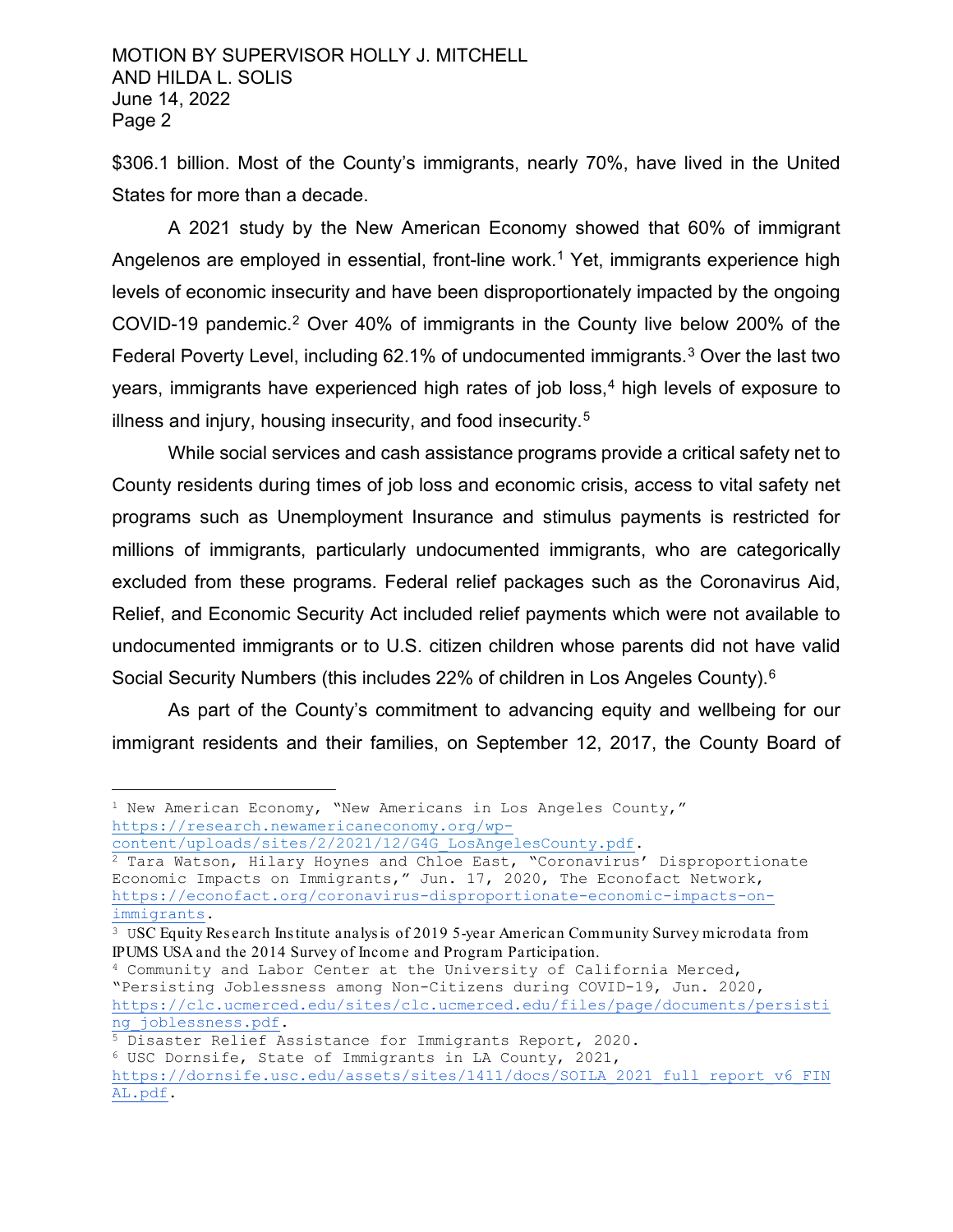Supervisors (Board) unanimously declared immigration a County Priority, adding it to the list of five other County priorities that require multi-departmental collaboration. Since then, the Board has strived to honor its bold commitment towards immigrants by creating an immigration legal representation program for low-income immigrants facing deportation, launching an Office of Immigrant Affairs, and passing over 60 motions to protect immigrants. The County's response to the COVID-19 pandemic is an opportunity to ensure that all immigrants who reside in the County are part of an equitable recovery, regardless of their immigration status.

The County must continue serving immigrants who, due to their immigration status, have been excluded from federal or state relief programs, and ensure that the County continues to root out these exclusions. This includes assessing and redressing any direct and indirect barriers, such as language and cultural barriers, legal and policy restrictions, technological hurdles, or other socio-economic obstacles that immigrants face in accessing ARPA-funded County programs, as well as state and locally funded public programs. Moreover, as called for in the Board's July 27, 2021 motion on *[Improving How](http://file.lacounty.gov/SDSInter/bos/supdocs/160227.pdf)  [We Meet the Needs of our Black Immigrant Communities,](http://file.lacounty.gov/SDSInter/bos/supdocs/160227.pdf)* the County must strengthen its outreach to and engagement with the Black immigrant community to meet the needs of this intersectional population as well.

As we engage in ensuring the equitable distribution of ARPA funds, we must identify opportunities to support immigrant communities most impacted by the COVID-19 pandemic in order to substantially improve the lives of immigrants who continue to experience disproportionate health, social, and economic impacts.

The County allocated hundreds of millions of dollars in supportive programs in its Phase One ARPA Spending Plan, many of which were specifically designed to reach the immigrant community or persons living in communities with high rates of immigrant populations. The County will soon be allocating an additional \$975 million in Phase Two. Evaluating how well our allocations are working for immigrants and the barriers immigrants still face in accessing ARPA-enabled programs will guide changes to existing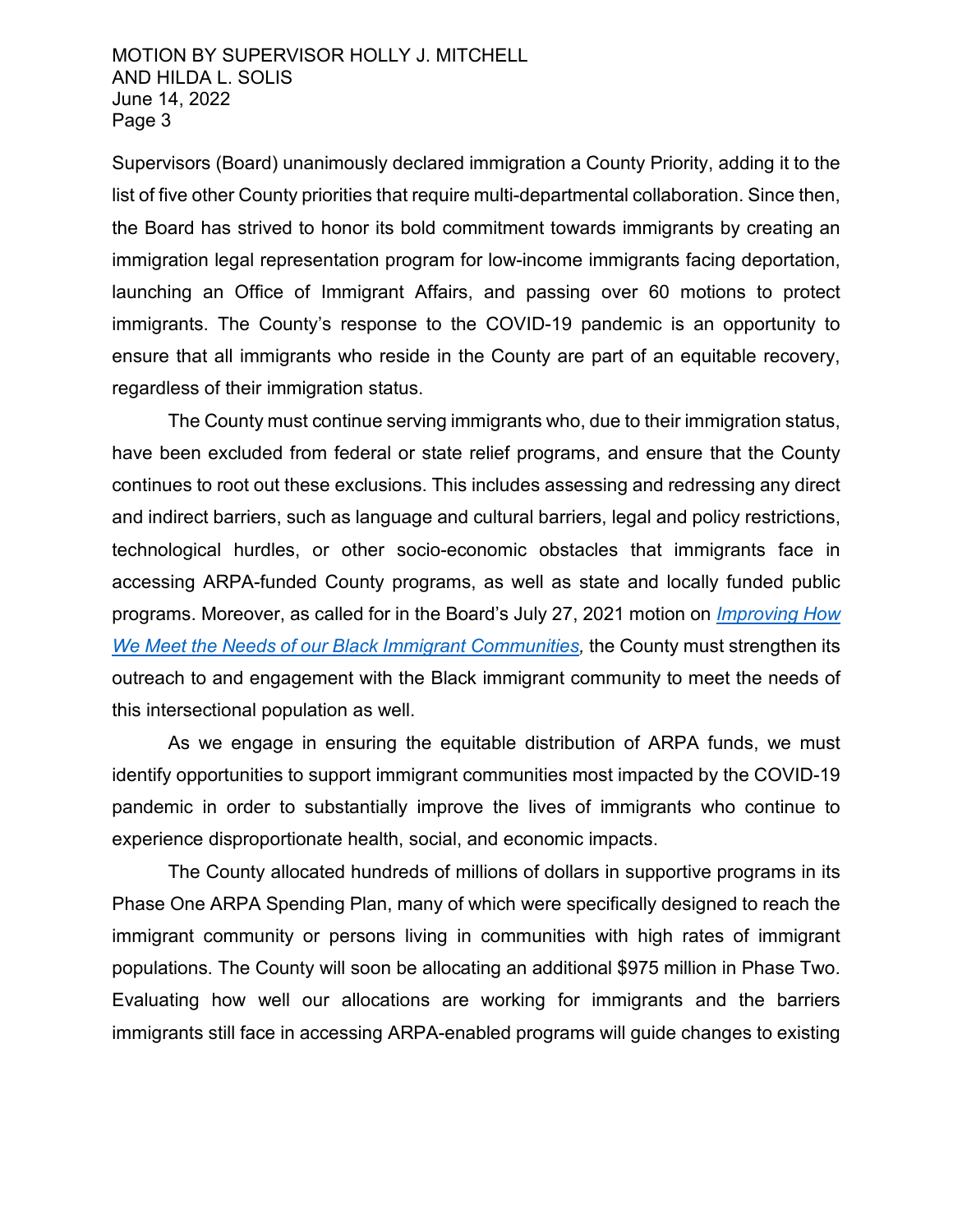MOTION BY SUPERVISOR HOLLY J. MITCHELL AND HILDA L. SOLIS June 14, 2022 Page 4

and future ARPA program designs to be more inclusive of all County residents, regardless of their immigration status.

## **WE THEREFORE MOVE THAT THE BOARD OF SUPERVISORS:**

- 1. Direct the Director of the Department of Consumer and Business Affairs (DCBA) and its Office of Immigrant Affairs (OIA), to collaborate with the Anti-Racism, Diversity, and Inclusion (ARDI) Initiative and other relevant departments, including the Departments of Public Social Services, Health Services, Public Health, Mental Health and Economic Opportunity, to consult with community stakeholders representative of the County's diverse immigrant community, commencing in July 2022, to discuss ways in which County departments can coordinate and collaborate to better serve immigrant populations.
- 2. Direct the Director of OIA and ARDI to report back to the Board in writing within 180 days with final recommendations on data gathering, standard metrics, reporting, policy, and program changes that enable the County to better serve immigrant communities, including the following:
	- a. Integrating an immigration lens into the County's ARDI strategy and ensuring related programs are inclusive of immigrants of all immigration statuses;
	- b. Improving data collection on the equitable distribution of American Rescue Plan Act (ARPA) funds and services to underserved, geographically isolated, and excluded immigrant-serving groups, and, in consultation with immigrant-serving community based organizations, exploring methods to more effectively gather information on how funds and services are reaching and impacting immigrant groups;
	- c. Improving, as needed, the County's COVID-19 Vulnerability and Recovery Index Dashboard and Equity Explorer Mapping Tool to incorporate data measuring outcomes for the immigrant community; and